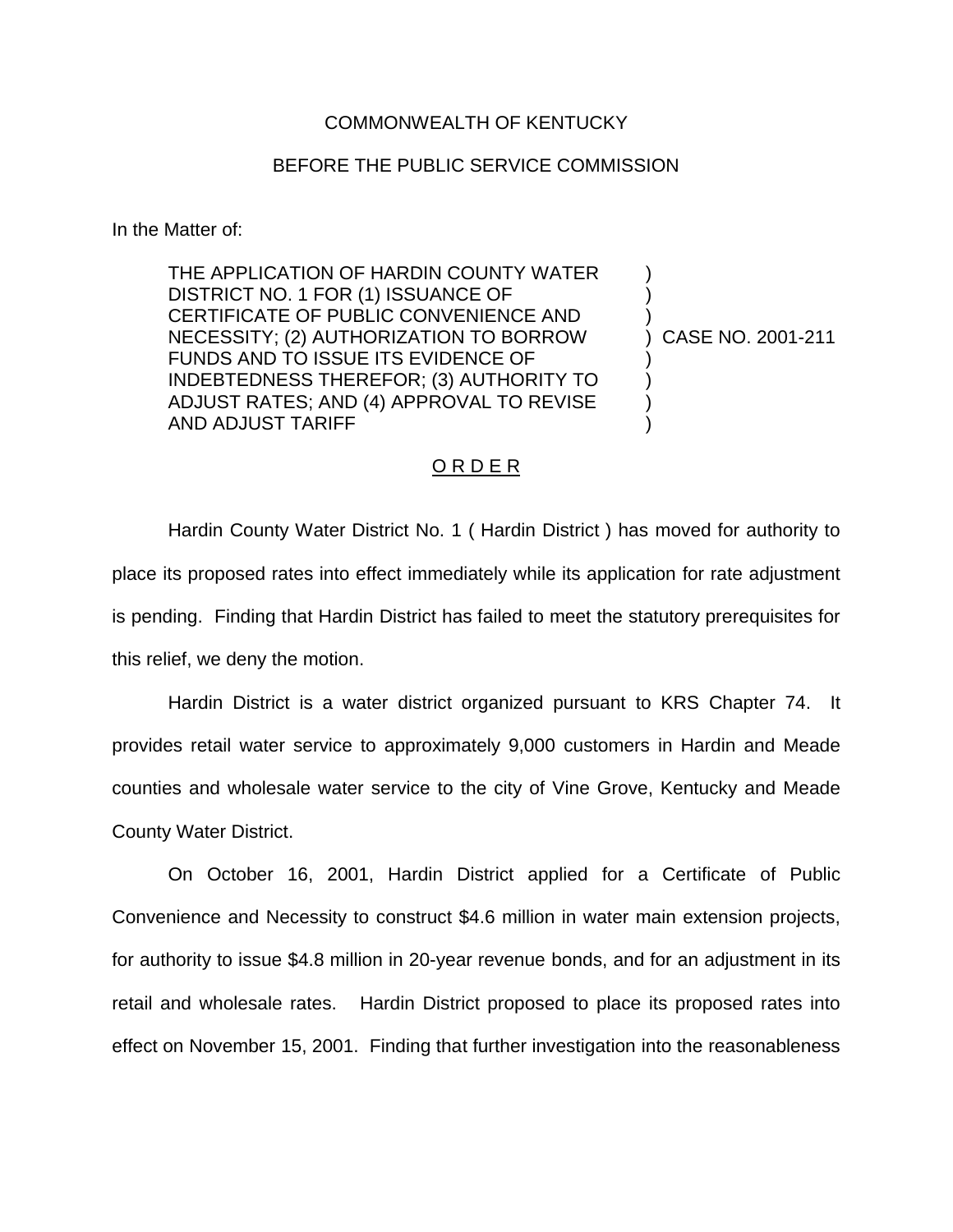of the proposed rates was required, the Commission, on November 6, 2001, suspended the proposed rates for 5 months.

On November 20, 2001, Hardin District moved for authority to place its proposed rates into effect immediately. On December 10, 2001, the Commission held a hearing on this motion. Testifying at this hearing were: Jim Bruce, Hardin District s General Manager; Robert Cramer, a financial consultant; and Kevin J. Brian, a professional engineer.

Hardin District argues that its credit and operations will be materially damaged if the proposed rates are not immediately placed into effect. It projects that its operations for calendar year 2001 will suffer a loss of \$350,000. Hardin District states that its bond covenants require its net revenues to be equal to at least 1.2 times its average net annual debt service requirements. It projects its revenues for calendar year 2001 to be only 0.64 times its net annual debt service requirements. It is, therefore, technically in default on its bond covenants and will likely have its credit rating lowered by credit rating services. Such a rating, Hardin District argues, will likely increase its debt costs and limit its ability to access credit markets.

Mr. Bruce testified that Hardin District s operations were also suffering. The water district has cancelled several capital projects, limited employee travel, and postponed several customer service projects. It has also reduced its materials inventory to below normal levels. Mr. Bruce also testified that the water district has had severe cash flow problems, requiring extraordinary cash management efforts. These efforts and the delay expenditures have, Mr. Bruce testified, adversely affected employee morale.

-2-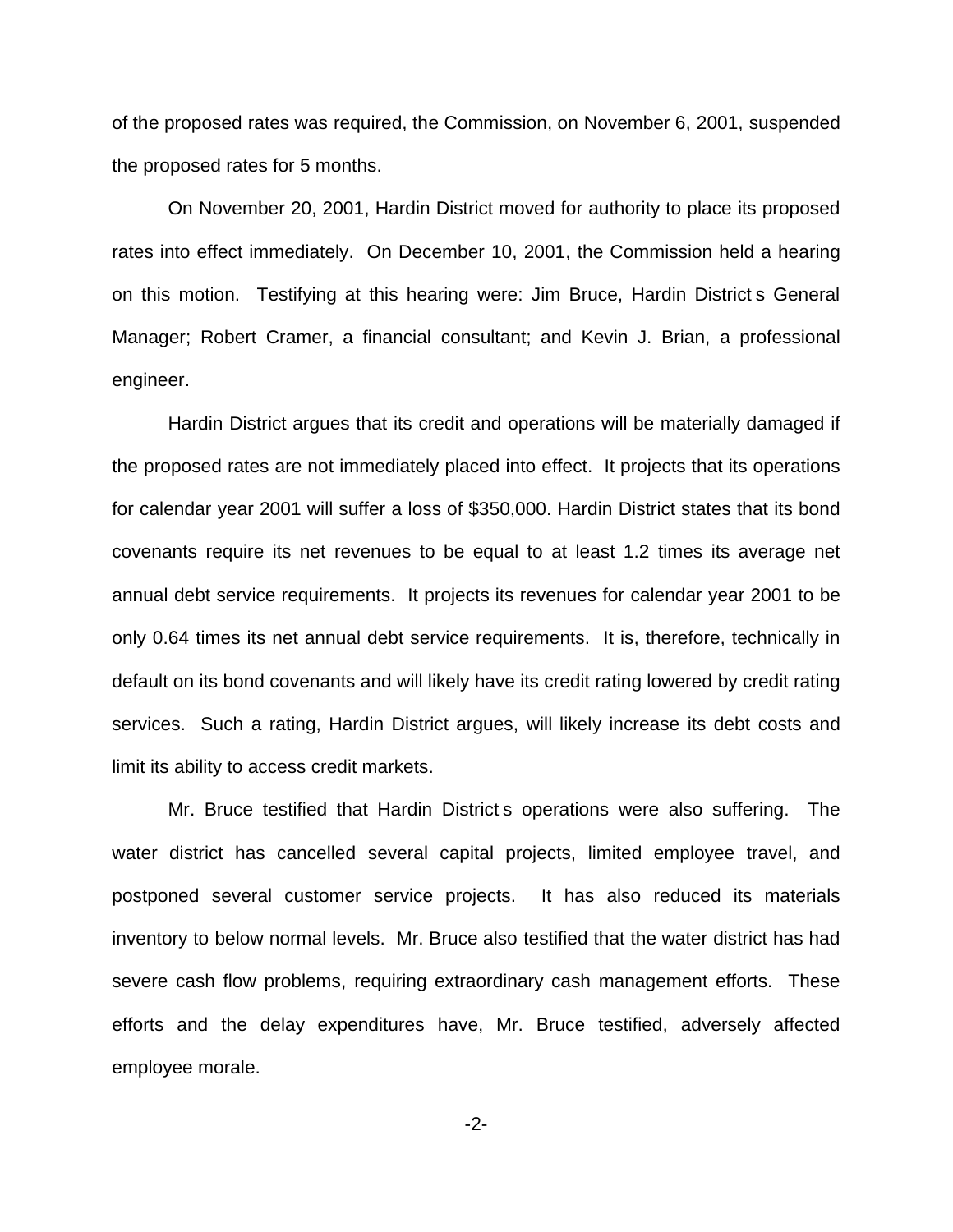KRS 278.190(2) permits the Commission to suspend the operation of a proposed rate schedule for a 5 months to hold a hearing and make a decision on the reasonableness of that schedule. It further provides that

> if the commission, at any time, during the suspension period, finds that **the company's credit or operations will be materially impaired or damaged by the failure to permit the rates to become effective during the period**, the commission may, after any hearing or hearings, permit all or a portion of the rates to become effective under terms and conditions as the commission may, by order, prescribe.

Id. (emphasis added). Accordingly, a utility seeking to place its proposed rates in effect during the suspension period must demonstrate that the failure to place proposed rates into effect will materially impair or damage its credit or operations.

We find that continued suspension of the proposed rates will not materially impair Hardin District s credit. The damage created by the operating losses has already been done. Hardin District s witnesses concede that, even if the proposed rates were allowed to become effective, the water district would fall short of its debt service coverage requirements and would still be considered in default. Moreover, while a rate adjustment that permanently increases the water district s revenues is likely to allay the concerns of the bond rating agencies and restore the water district s standing, an interim increase subject to refund is not.

Hardin District witness Robert Cramer testified that the timing of a final decision on the proposed rates is the crucial factor to Hardin District s credit rating. No default occurs until the issuance of an independent auditor s report of Hardin District s financial statements for calendar year 2001. Hardin District expects such a report to be issued in late March 2002. If permanent rates that restore Hardin District s net revenues to the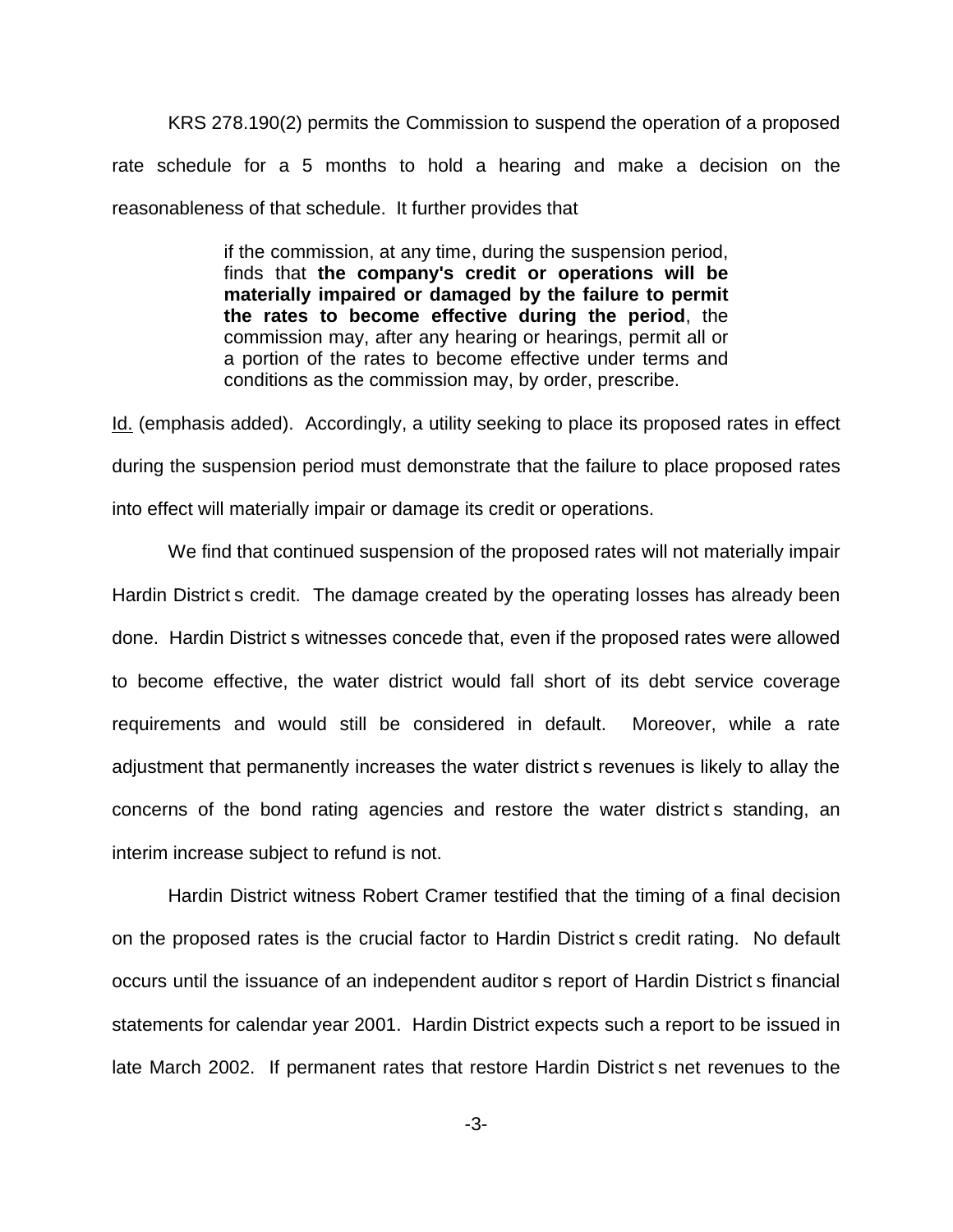proper levels are in effect when the report is issued, Mr. Cramer testified, then the financial community s reaction to the audit results and the effect on Hardin District s credit rating should be minimal. We fully expect to issue a final Order in this proceeding no later than March 8, 2002.

The Commission further finds no evidence that the suspension will materially impair the water district s operations. While Hardin District is experiencing some cash flow problems, the record clearly shows the utility has the ability to remedy these problems without an interim rate adjustment. Hardin District currently has \$1.4 million in certificates of deposit that could be used as security for short-term financing to meet immediate cash needs. While subject to some financial penalty, it could also redeem those certificates to obtain needed cash.

The record also contains no evidence that the water district is currently experiencing any reductions in operations or quality of service. Hardin District has not eliminated any employee positions in the last 3 years. It has not reduced salaries or wages. In fact, in January 2001, it implemented a new benefit program for its employees. While some maintenance programs have been reduced or improvements postponed, Hardin District acknowledges that no tangible reduction in services has occurred.

In light of Hardin District s failure to demonstrate that its credit or operations will be materially affected by the continued suspension of the proposed rates, the Commission finds that Hardin District s motion should be denied. While we recognize that Hardin District s current financial condition limits its flexibility and presents some

-4-